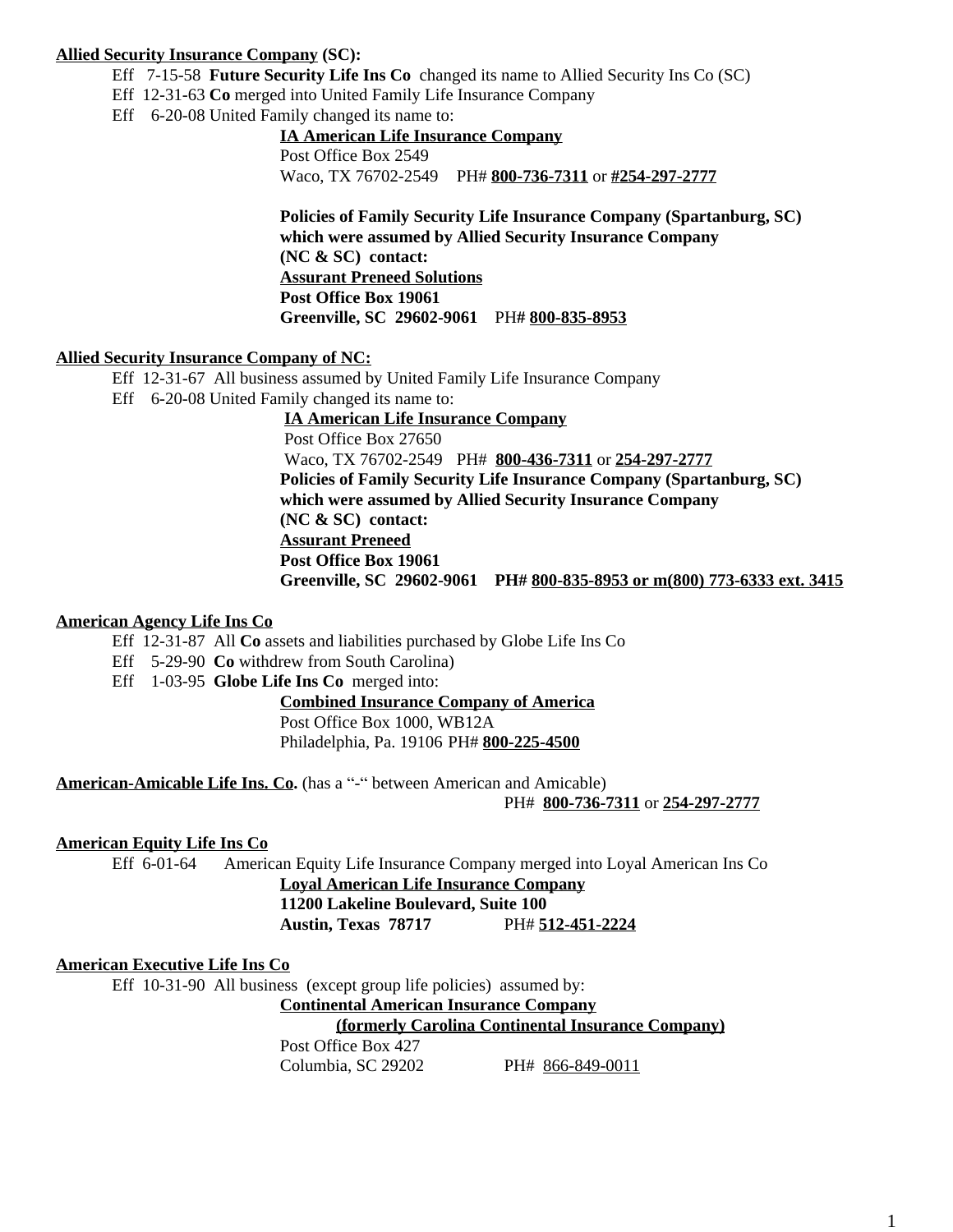### **American Home Life Ins Co**

Eff 1-01-86 Co ceded all paid up and in force life business to:

**Atlantic Coast Life Insurance Company** 1565 Sam Rittenburg Boulevard

Charleston, SC 29413-0010 PH# **843-763-8680**

American Old Line Life Ins Co<br>
Contact…….. **Transamerica Life Insurance Company** 4333 Edgewood Road NE Cedar Rapids, Iowa 52499 PH# **319-355-8511**

**American Security Life Ins Co** See**……..Calhoun Life Ins Co.**

**American Sentinel Life Insurance Company** (Eff 1-06-61 name changed from **Sentinel Life Ins Co)**

Eff 1-01-81 **Co** merged into **American Foundation Life Insurance Company**

American Foundation Life Insurance changed its name to:

**Protective Life and Annuity Insurance Company**

2801 Highway 280 South

Birmingham, Alabama 35223 PH# **205-268-3592**

**Appalachian National Life Ins Co** See….….**Calhoun Life Insurance Company**

### **Argus Life Insurance Company**

Eff 91 Policies are now being administered out of Greenville, SC and were assumed by:

**Pan-American Life Insurance Company Call (877) 939-4558 or (504) 566-3717**

**Atlantic American Life Ins Co** See……**Standard Mutual Life Insurance Company**

### **Atlantic Life Insurance Company**

Eff 6-30-61 **Co** merged into Southwestern Life Insurance Company. Eff 12-28-06 Southwestern Life Insurance Company merged into Valley Forge Life Insurance Company Eff 9-30-07 Valley Forge Life Insurance Company changed its name to Reassure America Life Ins. Co. Eff 12-31-12 Reassure American Life Insurance Company merged into:

**Jackson National Life Insurance Company**

One Corporate Way

Lansing, MI. 48951 **PH# 800-565-9044 or #517-381-5500**

### **Calhoun Life Insurance Company**

Eff 7-22-54 **Newberry Life and Health Ins Co** was taken over by **Calhoun Life Ins Co**

- Eff 12-31-73 **Calhoun Life Ins Co** merged into **Appalachian National Life Ins Co**
- Eff 8-31-89 **Appalachian National Life Ins Co** reinsured, sold, and transferred all policies and

annuity contracts to **American Security Life Ins Co**

Eff 6-30-90 **American Security Life Ins Co** ceded all of its business to:

(including all policies of Appalachian National Life Ins Co and Calhoun Life Ins Co)

**American National Insurance Company**

One Moody Plaza

Galveston, TX 77550 PH# **800-899-6806** or **409-763-4661** (Jake Manno)

Some of the **Calhoun Life Insurance Company** policies were acquired by:

Eff 7-31-14 Monumental Life Insurance Company name changed to

**Transamerica Premier Life Insurance Company**

4333 Edgewood Road NE

Cedar Rapids, Iowa 52499 PH# **800-444-5431** or **319-355-8511 Service Center PH# 800-638-3080**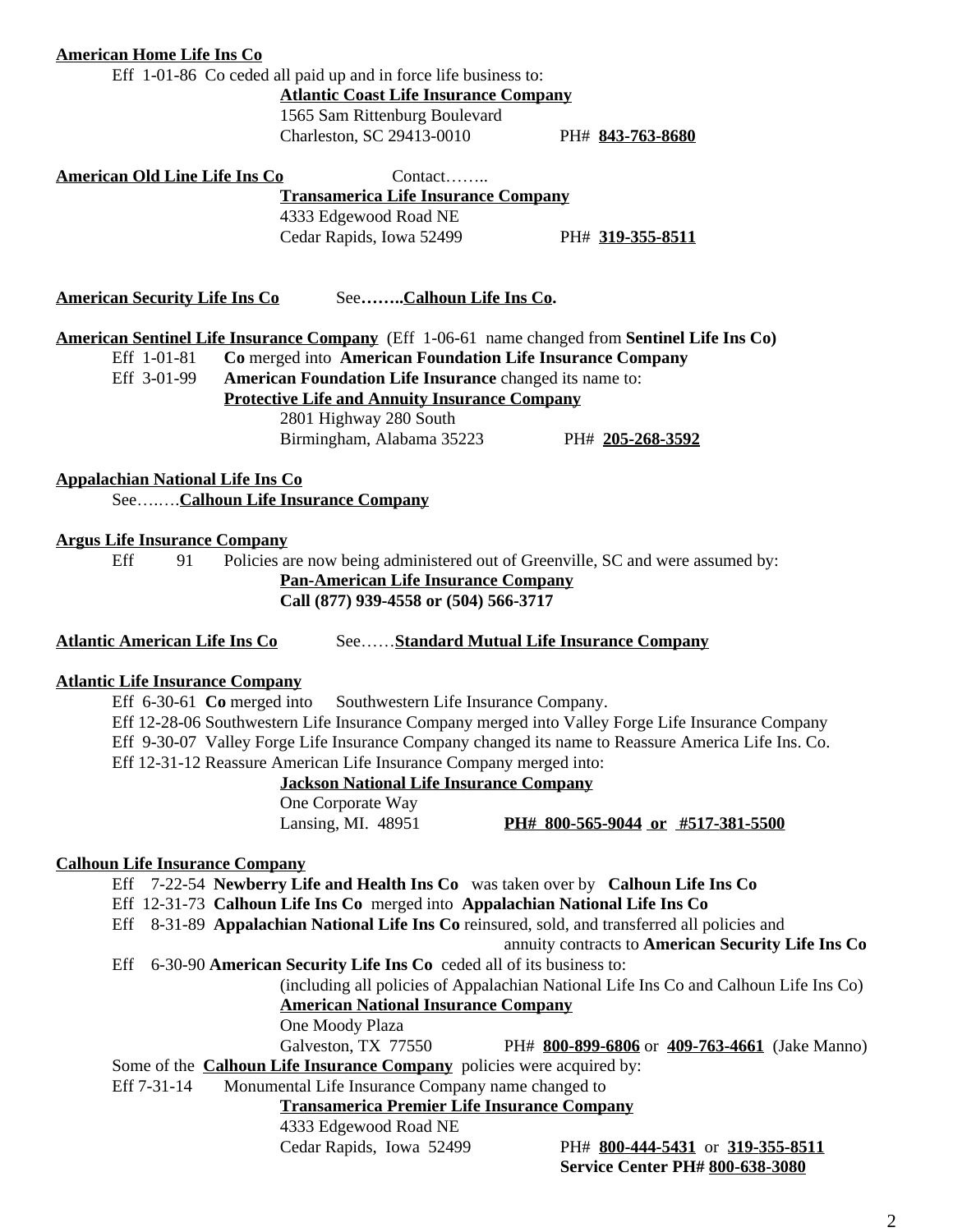# **Capital Life and Health Insurance Company:** Eff 5-26-53 Name changed to **Capital Life Ins Co:**

**(A) Capital Life and Health** policies signed by **DM Winter** are referred to:

 **Coastal States Life Ins Co (Revoked 11/12/98 Contact GA Dept) 404-656-2074** (**Standard American Life Ins Co** merged into **Coastal States Life Ins Co** - no date) **Coastal States Life Ins Co** policies may be at one of the following three (3) companies:

- **(1)** Eff1-01-85 **Coastal States** had all monthly debit & home service assumed by **Public Savings Life Ins Co**
	- Eff 12-02-91 **Public Savings Life Ins Co** merged into **Capital Security Life Ins Co.**
	- Eff 11-30-98 **Capital Security Life Ins Co.** merged into:

Monumental Life Insurance Company

 Eff 7.31.14 Monumental Life Insurance Company changed its name to: **Transamerica Premier Life Insurance Company** 4333 Edgewood Road NE Cedar Rapids, Iowa 52499 PH# **800-444-5431** or **319-355-8511**

**For Service Center PH 800-638-3080 For Policy Info PH# 410-385-6904**

- **(2)** Eff 1-01-89 **Coastal States** had substantially all business assumed by **National Savings Life Ins Co** Eff 4-02-90 **National Savings Life Ins Co** merged into **Victory Life Ins Co**
	- Eff 1-01-96 **Victory Life Ins Co** (Revoked12-31-98) had all life and annuity business assumed by: **United Fidelity Life Insurance Company** Post Office Box 410288 Kansas City, MO 64141-0288 PH# **800-331-1494** or **816-391-2000**
- **(3)** Eff 9-30-96 **Coastal States Life Ins Co** had its transferred contract liabilities and associated obligations assumed by **Security First Life Ins Co**

Eff 1-08-01 **Security First Life Ins Co** changed name to: **Metlife Investors USA Ins Co**

Eff 11.14.14 Metlife Investors USA Ins Co merged into:

**Metlife Insurance Company USA** 18210 Crane Nest Drive

Tampa, Fl 33647 **PH# 813-983-4404 or 800-334-4298**

- **(B) Co policies signed by LL Bates are referred to:**
	- **(1) United Insurance Company of America**

12115 Lackland Road

St. Louis, MO 63146 PH# **800-777-8467** ext 4626 or **314-819-4300**

Eff5-31-96 **United Ins Co of America** had certain policies assumption reinsured by

# **(2) Reassure America Life Insurance Company**

Eff 12-31-12 Reassure America Life Insurance Company merged into

**Jackson National Life Insurance Company**

One Corporate Way

Lansing, Michigan 48951 **PH# 800-565-9044 or 517-381-5500**

### **Capital Security Life Ins Co**

See **Public Savings Life Ins Co**.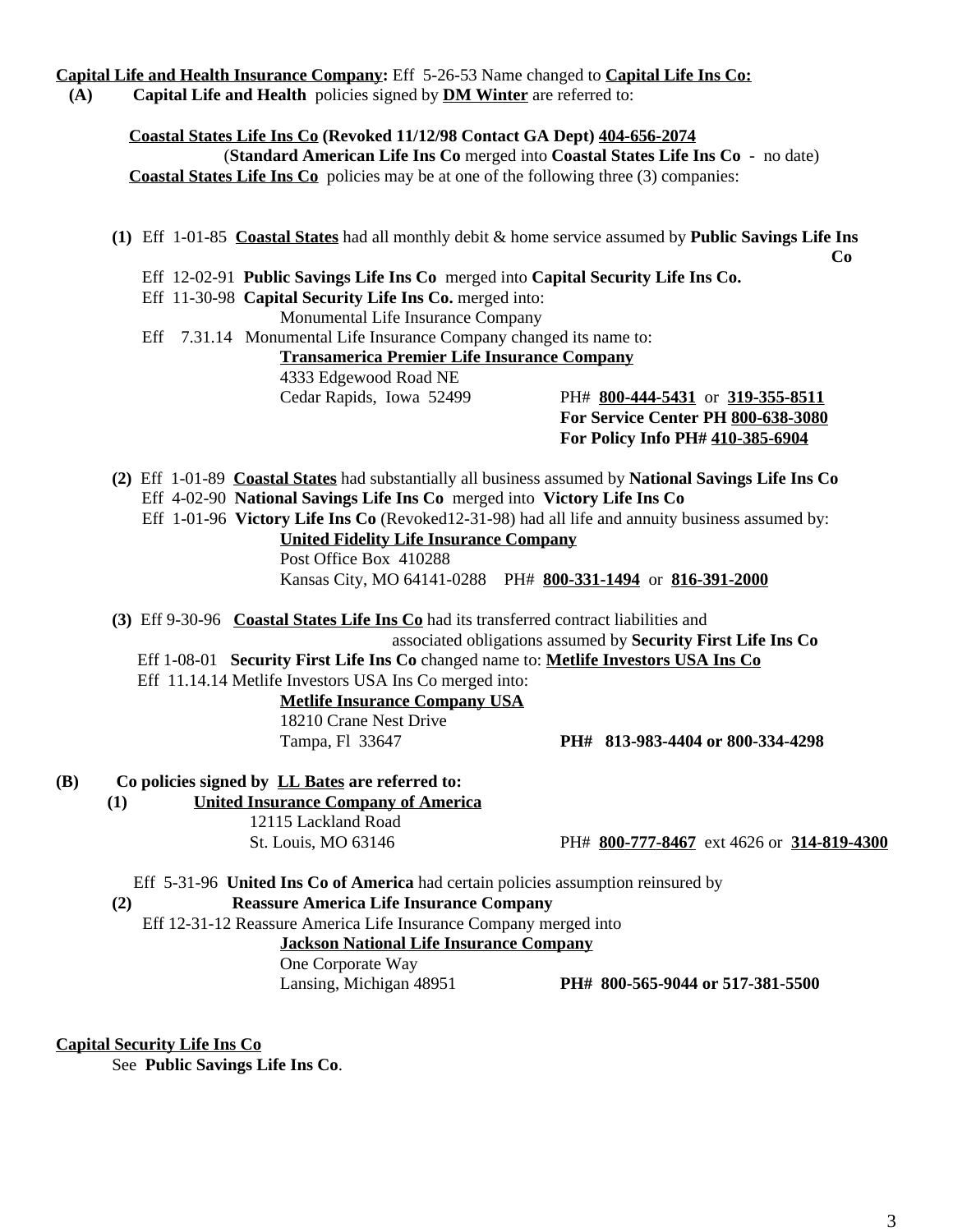# **Carolina American Life Ins Co**

|                                         | Eff  |                                           | 1-01-83 Co ceded all ordinary life premiums through a bulk reinsurance treaty to               |                                                    |  |  |  |
|-----------------------------------------|------|-------------------------------------------|------------------------------------------------------------------------------------------------|----------------------------------------------------|--|--|--|
|                                         |      |                                           |                                                                                                | <b>American Foundation Life Insurance Company.</b> |  |  |  |
|                                         | Eff  |                                           | 3-01-99 <b>American Foundation Life Insurance Company</b> changed its name to:                 |                                                    |  |  |  |
|                                         |      | <b>Protective Life and Annuity Ins Co</b> |                                                                                                |                                                    |  |  |  |
|                                         |      |                                           | 2801 Highway 280 S                                                                             |                                                    |  |  |  |
|                                         |      |                                           | Birmingham, AL 35223                                                                           | PH# 205-268-3592                                   |  |  |  |
|                                         |      |                                           | Eff 12-31-83 Carolina American Life Ins Co merged into Carolina Continental Ins. Co.           |                                                    |  |  |  |
|                                         |      |                                           | Eff 10-01-99 Carolina Continental Insurance Company changed its name to:                       |                                                    |  |  |  |
|                                         |      |                                           | <b>Continental American Insurance Company</b>                                                  |                                                    |  |  |  |
|                                         |      |                                           | P. O. Box 427                                                                                  |                                                    |  |  |  |
|                                         |      |                                           | Columbia, SC 29202                                                                             | PH# 866-849-0011                                   |  |  |  |
| <b>Carolina Life Insurance Company:</b> |      |                                           |                                                                                                |                                                    |  |  |  |
|                                         |      |                                           | Eff 06-30-61 All stock purchased by and business reinsured by Southland Life Insurance Company |                                                    |  |  |  |
|                                         |      | Eff 10-01-04                              | Southland Life Insurance Company merged into Security Life of Denver Ins Co-                   |                                                    |  |  |  |
|                                         |      |                                           | Security Life of Denver only purchased the Southland Life Ins Co policies                      |                                                    |  |  |  |
|                                         | Eff? |                                           | Jackson National Life Insurance purchased the policies of Carolina Life Ins Co                 |                                                    |  |  |  |

**Jackson National Life Insurance Company**

**One Corporate Way**

**(**Life Service Center) Fax# **517-706-5552**

**Lansing, Michigan 48951** PH# **800-565-9044 or 517-381-5500**

### **Carolina National Insurance Company:**

|                                                | Eff Lic 7-12-38 through 06-12-63 License returned for cancellation and business assigned to Carolina<br>American Insurance Company. |                                                                                                                                                                                   |  |  |  |  |  |  |
|------------------------------------------------|-------------------------------------------------------------------------------------------------------------------------------------|-----------------------------------------------------------------------------------------------------------------------------------------------------------------------------------|--|--|--|--|--|--|
| Eff 12-31-04                                   |                                                                                                                                     | Carolina American Insurance Company merged into Unisun Insurance Company, which                                                                                                   |  |  |  |  |  |  |
|                                                | then merged into Guaranty National Insurance Company.                                                                               |                                                                                                                                                                                   |  |  |  |  |  |  |
| Eff 12-28-06                                   | Guaranty National Insurance Company merged into Security Insurance Co. of Hartford.                                                 |                                                                                                                                                                                   |  |  |  |  |  |  |
| Eff 09-30-07                                   | Security Insurance Company of Hartford merged into Arrowood Indemnity Company.                                                      |                                                                                                                                                                                   |  |  |  |  |  |  |
|                                                | <b>Arrowood Indemnity Company</b>                                                                                                   |                                                                                                                                                                                   |  |  |  |  |  |  |
|                                                | Post Office Box 1000                                                                                                                |                                                                                                                                                                                   |  |  |  |  |  |  |
|                                                | <b>Charlotte, North Carolina 28201</b>                                                                                              | PH# (704) 522-2000                                                                                                                                                                |  |  |  |  |  |  |
|                                                | Citadel Life Ins Coand/orCitadel Life Ins Co of SC<br>Call Barbara Waldrop (toll free) at 877-421-7960 Ext. 3828                    | regarding which of the following three companies currently has the old Citadel policy:<br><b>Significa Insurance Group, Inc.</b> (formerly Peninsular Life Ins. Co- named changed |  |  |  |  |  |  |
|                                                | eff 05/02/07)                                                                                                                       |                                                                                                                                                                                   |  |  |  |  |  |  |
| Eff 9/19/13                                    | Significa Insurance Group, Inc. changed its name to DSM USA Insurance Company.                                                      |                                                                                                                                                                                   |  |  |  |  |  |  |
|                                                | <b>DSM USA Insurance Company</b>                                                                                                    |                                                                                                                                                                                   |  |  |  |  |  |  |
|                                                | <b>465 Medford Street</b>                                                                                                           |                                                                                                                                                                                   |  |  |  |  |  |  |
| Boston, Massachusetts 02129 PH# (617) 886-1000 |                                                                                                                                     |                                                                                                                                                                                   |  |  |  |  |  |  |
|                                                | 0r                                                                                                                                  |                                                                                                                                                                                   |  |  |  |  |  |  |
|                                                | <b>Occidental Life Insurance Company of North Carolina</b>                                                                          |                                                                                                                                                                                   |  |  |  |  |  |  |
|                                                | Post Office Box 2595                                                                                                                |                                                                                                                                                                                   |  |  |  |  |  |  |
|                                                | Waco, Texas 76702-2595                                                                                                              | PH# 877-421-7960 or 254-297-2775                                                                                                                                                  |  |  |  |  |  |  |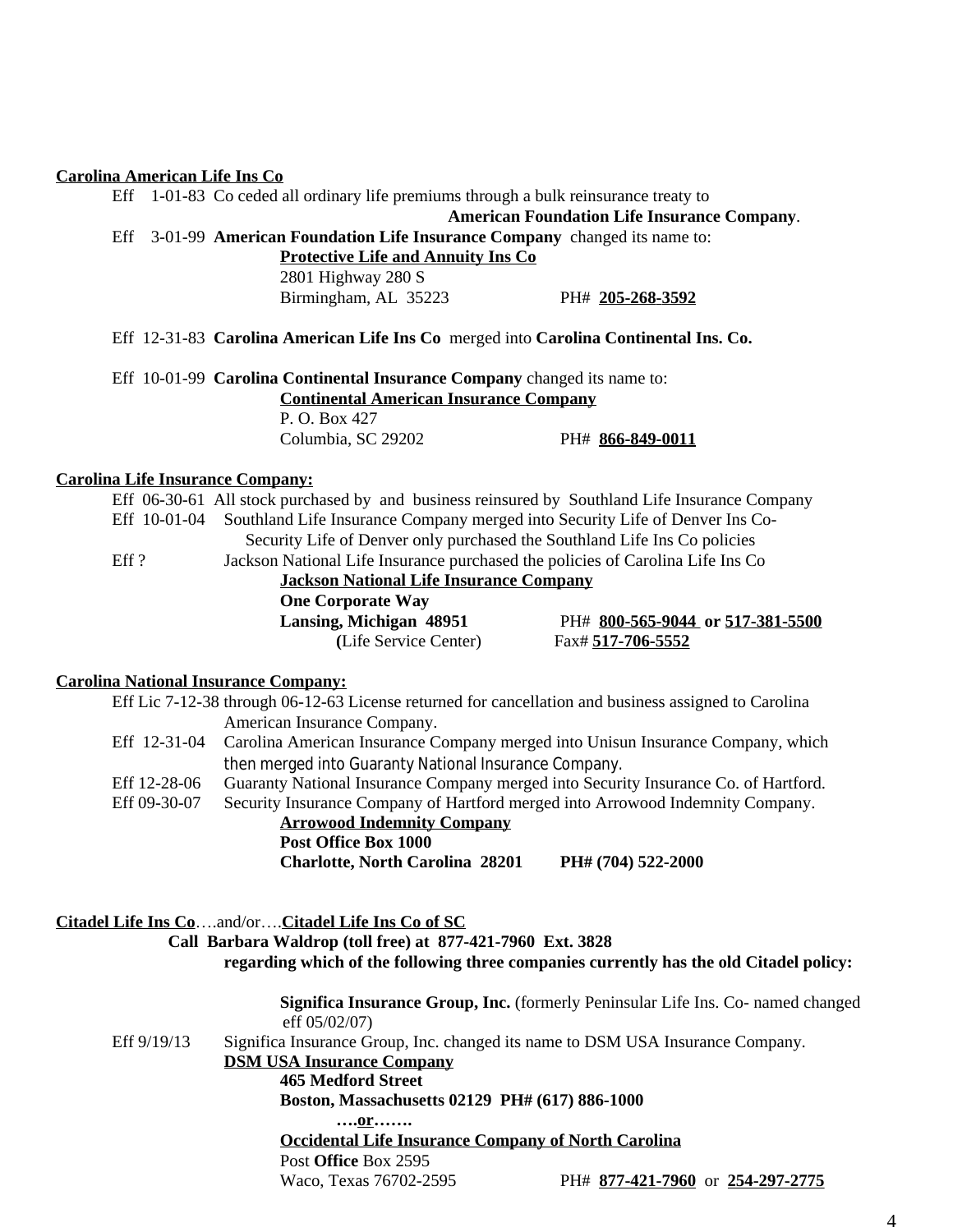…….**or**……

**Liberty National Life Ins. Co.** Eff 5-20-85 **Liberty National** reinsured all MDO P. O. Box 2612 and SC Industrial Life of Peninsular Life. Birmingham, Alabama 35202 PH# 972-569-4000 **or 800-333-0637** (United Investors, (FOO may go in front of policy number) a sub Liberty Nat'l).

# Eff 2-01-93 **Citadel Life Ins Co** merged into:

PH# **800-316-5607** or **817-348-7500**

**American Health and Life Ins Co** American Health has no record of merger! 3001 Meacham Blvd., Suite 100 They refer callers to Significa Ins.Grp., Inc. Fort Worth, TX 76137-4697 (formerly Peninsular Life Ins. Co

### **Coastal States Life Ins Co** See……..**Capital Life & Health Ins Co**

#### **Continental Life Ins. Co. of South Carolina**

Effective January 1, 2010, all policies of this company were assumed by:

**Madison National Life Ins. Co.** P.O. Box 5008

Madison, WI 53705 PH# **800-356-9601 or 608-830-2000**

### **Cosmopolitan Life Ins Co**

Eff (1940-1945?) All **Co** business was sold to:

**Atlantic Coast Life Insurance Company**

1565 Sam Rittenburg Road

Charleston, SC 29407 PH# **843-763-8680**

### **Dixie Life Insurance Company**

Eff 7-01-88 Policies of Dixie Life Insurance Company which were assumed by Southern Life Insurance Company, have been assumed by:

> Athene Annuity and Life Assurance Co. (formerly Liberty Life Insurance Company) 7700 Mills Civic Parkway

West Des Moines, Iowa 50266-3802 PH# **800-551-8354 or (888-266-8489)**

### **Dixie Security Life Insurance Company**

Eff 1-01-53 Business was reinsured by **Southern Life Ins Co**

Eff 7-01-88 **Southern Life Ins Co** had all assets and liabilities assumed by:

# **Athene Annuity and Life Assurance Co**.

(formerly **Liberty Life Insurance Company)**

P. O. Box 1389

Greenville, SC 29602-1389 PH# **800-435-3520** orPH# **864-609-1000**

### **Durham Life Ins Co**

- Eff 12-31-64 **State Life Ins Co** merged into **State Capital Life Ins Co**
- Eff 1-01-70 **State Capital Life Ins Co** merged into **Durham Life Ins Co**
- Eff 9-30-94 **Durham Life Ins Co** merged into **Peoples Security Life Insurance Company**
- Eff 11-30-98 **Peoples Security Life Insurance Company** merged into:

# **Monumental Life Insurance Company**

Eff 7-31-14 Monumental Life Insurance Company changed its name to:

**Transamerica Premier Life Insurance Company**

4333 Edgewood Road NE

Cedar Rapids, Iowa 52499 PH# **800-444-5431 , Ph# 800-638-3080**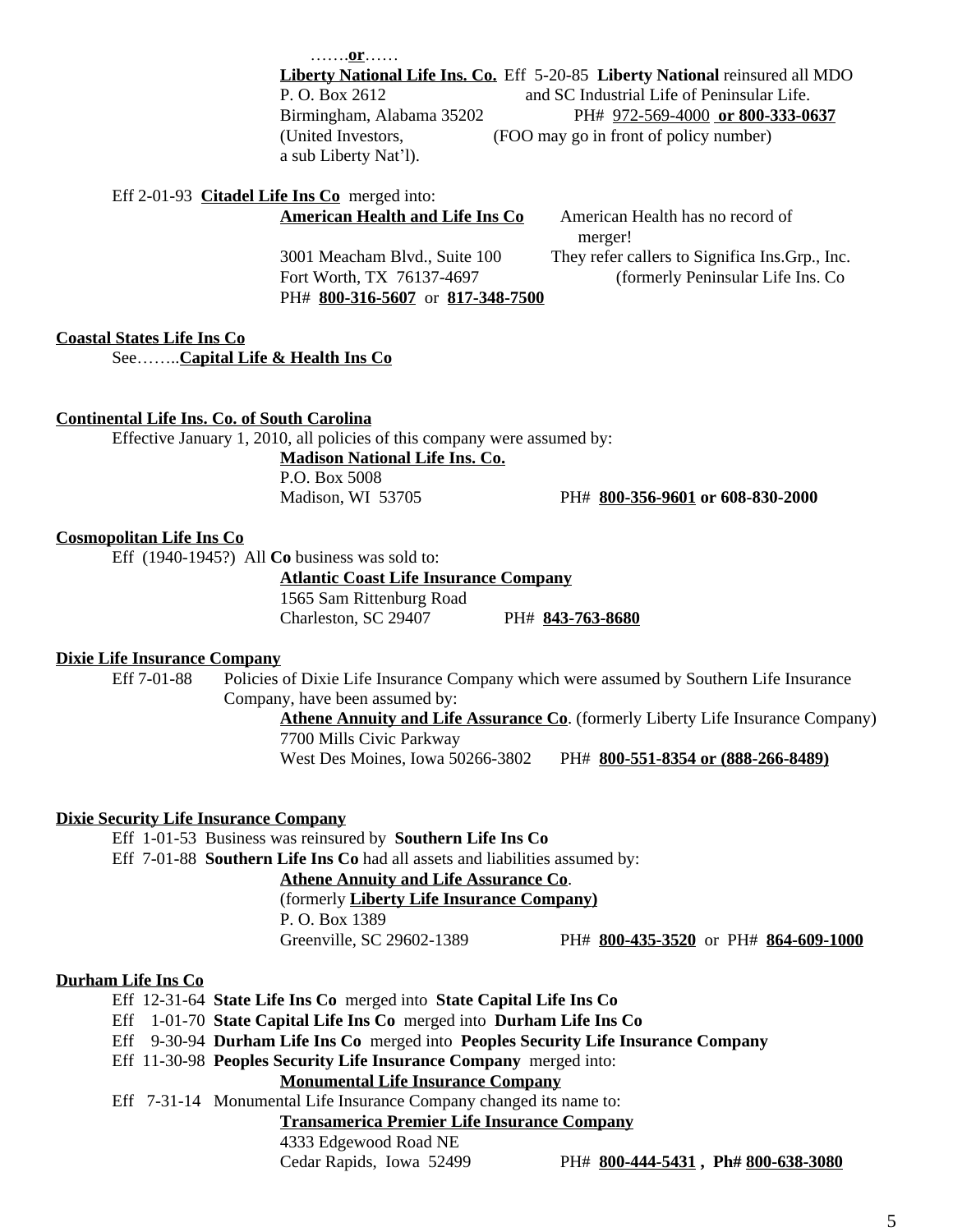### **Empire Life Insurance Company**

See……..**Standard Mutual Life Insurance Company**

# **Equitable Life Ins Co**

- Eff 12-31-91 **Co** merged into **Gulf Life Insurance Company**
- Eff 12-31-95 **Gulf Life Insurance Company** merged into **American General Life and Accident Insurance Company**

Eff 12-31-12 American General Life and Accident Insurance Company merged into:

**American General Life Insurance Company**

**530 S. American General Center -**

**Nashville, Tennessee 37250 PH# 800-888-2458 or 800-888-2452**

**Equity Life and Annuity Company**:

See……..**South Atlantic Life Insurance Company**

### **Family Security Life Insurance**

**Contact:**

# **Assurant Preneed Post Office Box 19061 Greenville, SC 29602-9061** PH# **800-835-8953**

#### **Fidelity Bankers Life Insurance Company:**

Eff 12-13-93, Fidelity Bankers Life Insurance Company and converted from a Stock to a mutual company changed its name to:

First Dominion Mutual Life Insurance Company

Eff 05-10-95 First Dominion Mutual Life Insurance Company was revoked from this State.

Note: For policies of Fidelity Bankers Life Insurance Company contact:

First Dominion Mutual Life Insurance Company (revoked from this State), but remains in receivership and it is paying 100% of all approved claims.

# **First Dominion Mutual Life Insurance Company**

111 Congress Avenue, Suite 1750

Austin, Texas 78701. **PH# 804-423-1011**

For more information, please contact the Virginia Bureau's Financial Regulation Division at (804) 371-9637.

# **First Dominion Mutual Life Insurance Company:**

Services transferred to Smart Advisory & Consulting**.**

**Contact:**

**Assurant Preneed Post Office Box 19061 Greenville, SC 29602-9061** PH# **800-835-8953**

### **First National Life Insurance Company (Phoenix, AZ)**

Eff 12-31-67 First National Life Ins Co (Phoenix, AZ) merged into SEC National Life Ins Co an Alabama Corp. (not lic) and SEC National Life Ins Co changed its name to First National Life Insurance Company, (Montgomery, AL) not licensed.

- Eff 01-01-82 First National Life Ins Co (Montgomery, AL) licensed in this State.
- Eff 11-07-96 American Pioneer Life Insurance Company assumed all policy obligations of First National Life Insurance Company except for a small block representing 171 major medical policies.
- Eff 06.30.15 American Pioneer Life Insurance merged into

# **Constitution Life Insurance Company**\

# **Post Office Box 958465**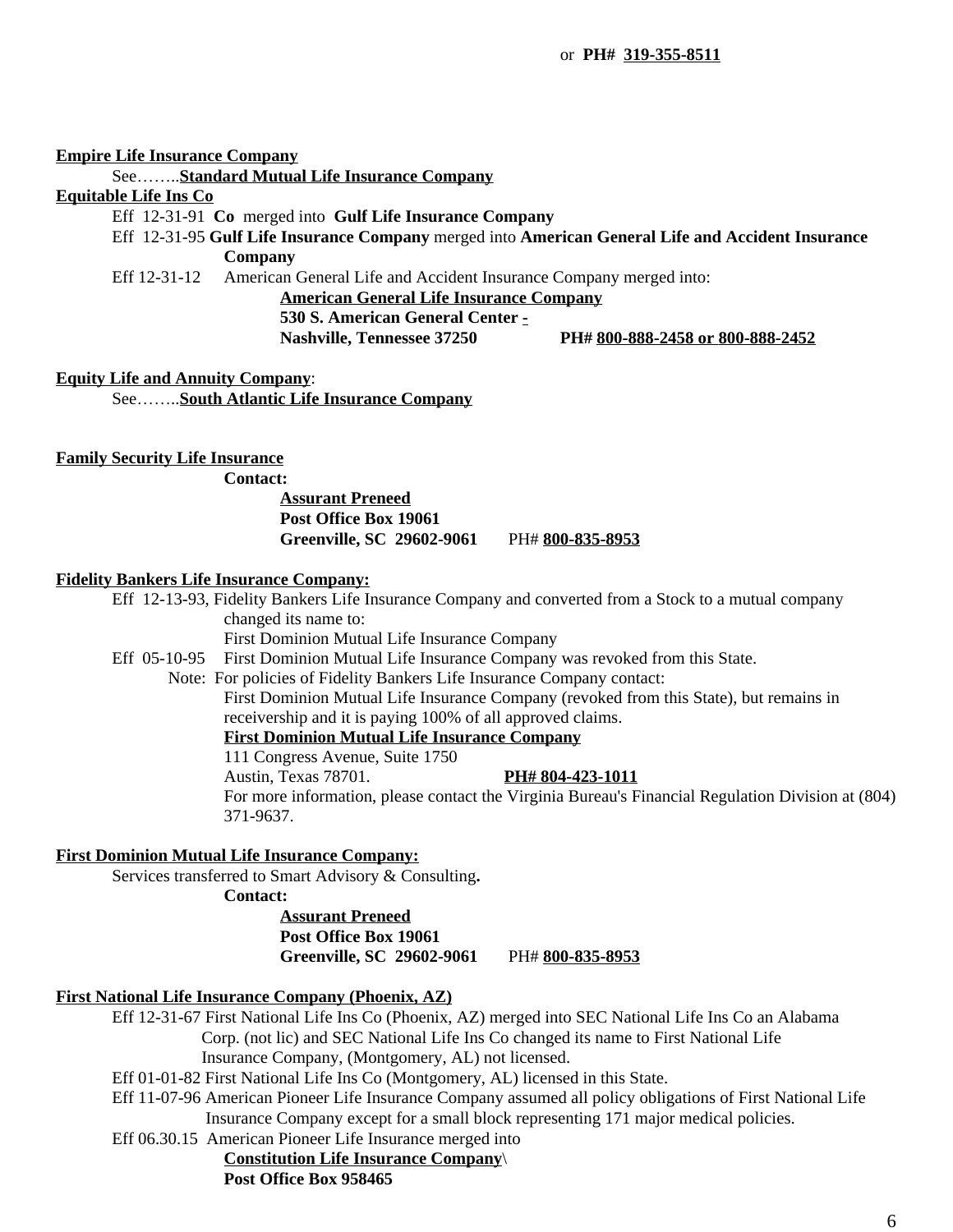| <b>Francis Marion Life Ins Co</b><br>Eff ?                                | Eff 11-01-61 All life policies were reinsured by Kennesaw Life and Accident Ins Co<br>Policies of Kennesaw Life and Accident Ins Co have been assumed by:<br><b>Security National Life Insurance Company</b><br>5300 South 360 West, Ste. 310<br>Salt Lake City, Utah 84123                                                                                                                                                 |                           | Eff 5-01-91 Kennesaw Life and Accident Ins Co name changed to Old Colony Life Insurance Company<br>Eff 10-21-93 Old Colony Life Insurance Company license was revoked; Co in receivership in GA<br>Contact: M. C. Consulting (handles receiverships in GA)-Charlotte Bryant PH#770-676-3904<br>PH# 800-226-6766 or 801-264-1060 |
|---------------------------------------------------------------------------|-----------------------------------------------------------------------------------------------------------------------------------------------------------------------------------------------------------------------------------------------------------------------------------------------------------------------------------------------------------------------------------------------------------------------------|---------------------------|---------------------------------------------------------------------------------------------------------------------------------------------------------------------------------------------------------------------------------------------------------------------------------------------------------------------------------|
| Franklin National Life Ins Co                                             |                                                                                                                                                                                                                                                                                                                                                                                                                             |                           | See  Palmetto State Life Insurance Company                                                                                                                                                                                                                                                                                      |
| <b>Future Security Life Insurance Company</b>                             |                                                                                                                                                                                                                                                                                                                                                                                                                             |                           | See Allied Security Insurance Company (SC)                                                                                                                                                                                                                                                                                      |
| <b>Globe Life Ins Co</b>                                                  |                                                                                                                                                                                                                                                                                                                                                                                                                             |                           | SeeAmerican Agency Life Ins Co                                                                                                                                                                                                                                                                                                  |
| <b>Greater Carolinas Life Ins Co</b>                                      | Eff 12-14-82 Name changed to American Old Line Ins Co.<br>Eff June 1988 American Old Line Ins Co bulk reinsured all of its in force insurance<br>Eff 01-01-91 National Old Line Ins Co had all business assumed by PFL Life Ins Co.<br>Eff 02-01-01 PFL Life Ins Co changed name to (all life business is here)<br><b>Transamerica Life Insurance Company</b><br>4333 Edgewood Road NE<br>Cedar Rapids, IA 52499<br>Company |                           | to its parent, National Old Line Ins Co.<br>PH# 319-355-8511<br>Note: Depending on the policy number you may be referred to StoneBridge Life Insurance<br>PH# 800-527-9027                                                                                                                                                      |
| <b>Gulf Life Insurance Company:</b>                                       |                                                                                                                                                                                                                                                                                                                                                                                                                             | See Equitable Life Ins Co |                                                                                                                                                                                                                                                                                                                                 |
| <b>Home Security Life Insurance Company:</b><br><b>Howard Life Ins Co</b> | Eff 1-01-95 Co merged into Pierce National Life Insurance Company<br>Eff 7-01-01 Pierce National Life Insurance Company merged into:<br>Eff 9-06-05 Fortis Benefits Insurance Company name changed to Union Security Ins Co.<br><b>Union Security Insurance Company</b><br>P O Box 419052                                                                                                                                   |                           | SeePalmetto State Life Insurance Company<br>Kansas City, MO 64141-6052 PH# 800-214-2333 or 816-474-2345                                                                                                                                                                                                                         |
| <u>Industrial Life &amp; Health Ins Co</u>                                |                                                                                                                                                                                                                                                                                                                                                                                                                             |                           |                                                                                                                                                                                                                                                                                                                                 |
| Eff 05/26/47                                                              | Co changed its name to Life Insurance Company of Georgia                                                                                                                                                                                                                                                                                                                                                                    |                           |                                                                                                                                                                                                                                                                                                                                 |
| Eff 12/31/05                                                              | <b>Jackson National Life Insurance Company</b>                                                                                                                                                                                                                                                                                                                                                                              |                           | Life Insurance Company of Georgia merged into Jackson National Life Insurance Company                                                                                                                                                                                                                                           |
|                                                                           | One Corporate Way<br>Lansing, Michigan 48951                                                                                                                                                                                                                                                                                                                                                                                |                           | PH# 800-565-9044 or (517) 381-5500                                                                                                                                                                                                                                                                                              |
|                                                                           |                                                                                                                                                                                                                                                                                                                                                                                                                             |                           |                                                                                                                                                                                                                                                                                                                                 |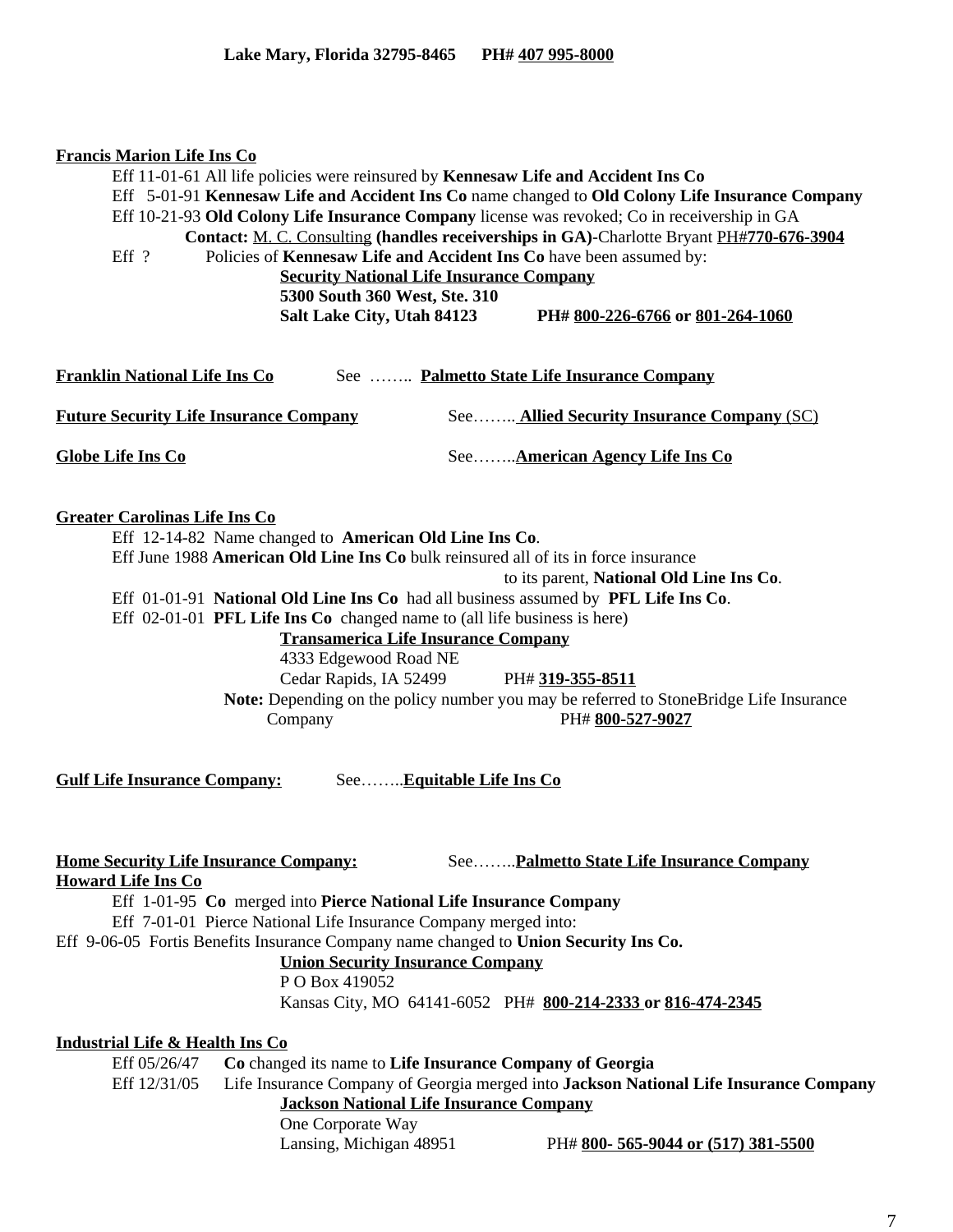### **Improved Order Heptasophs (not licensed in this State)**

Eff 05-1917 merged into the Fraternal Aid Union which in 1933 changed its name to Standard Life Association. The outstanding policies are now with State Mutual Insurance Company

### **Independence Life Insurance Company**

Eff 12-31-61 **Co** changed its name to **Surety Insurance Company** Eff 12-31-65 **Surety Insurance Company** transferred all policies in force to: (and cancelled license)

Eff 02-01-12 Liberty Life Insurance Company changed its name to Athene Annuity & Life Assurance Co. **Athene Annuity & Life Assurance Co.**

7700 Mills Civic Parkway

West Des Moines, Iowa 50266-3802 PH# **800-551-8354** orPH# **864-609-1000**

### **Independent Life and Accident Ins Co**See……..**South Atlantic Life Insurance Company**

**Interstate Life and Accident Ins Co** See……..**Life and Casualty Insurance Company of Tennessee**

### **Lone Star Life Insurance Company**

| Eff 07-01-99                                   | Co merged into Reassure America Life Insurance Company.                                |                                  |  |  |  |
|------------------------------------------------|----------------------------------------------------------------------------------------|----------------------------------|--|--|--|
| Eff 09/30/07                                   | Co merged into Valley Forge Life Insurance Company and simultaneously changed its name |                                  |  |  |  |
|                                                | back to Reassure America Life Insurance Company.                                       |                                  |  |  |  |
| Eff 12-31-12                                   | Reassure America Life Insurance Company merged into:                                   |                                  |  |  |  |
| <b>Jackson National Life Insurance Company</b> |                                                                                        |                                  |  |  |  |
|                                                | <b>One Corporate Way</b>                                                               |                                  |  |  |  |
|                                                | Lansing, Michigan 48951                                                                | PH# 800-565-9044 or 517-381-5500 |  |  |  |
|                                                |                                                                                        |                                  |  |  |  |

### **J.C. Penney Casualty Ins. Co.**

Eff 5-17-02 **Co** changed its name to **Stonebridge Casualty Ins. Co.**

Eff 07-31-14 Stonebridge Casualty Insurance Company changed to Transamerica Casualty Ins Co

**Transamerica Casualty Insurance Company**

4333 Edgewood Road, NE Cedar Rapids, Michigan 52499 PH# **319-355-8511**

### **JC. Penney Life Ins. Co.**

Eff 5-17-02 **Co** changed its name to **Stonebridge Life Ins. Co.**

**Stonebridge Life Insurance Company**

270 W. Plano Parkwsy Plano, Texas 75075 PH# **800-527-9027**

# **Kennesaw Life and Accident Ins. Co.**

Eff ? Security National Life Insurance Company assumed the policies of Kennesaw Life and Accident Insurance Company. Call (800) 226-6766 for assistance.

#### **Security National Life Insurance Company**

**5300 South 360 West, Ste. 310**

**Salt Lake City, Utah 84123 PH# 800-226-6766** or **801-264-1060**

**Key Life Ins. Co. of SC** (FKA: Key Life Ins Co 5-15-54 to 10-21-60; Service Life and Health Ins Co from 8-13-46) **(1)** Eff 6-14-84 **Co** had all of its business assumed by **Peoples Life Ins Co of SC**

Eff 5-05-93 **Peoples Life Ins Co of SC** had all of its business assumed by **North American Ins Co** Eff 1998 **North American Ins Co** had all of its business assumed by:

### **Oxford Life Insurance Company**

2721 North Central Ave. Phoenix, AZ 85004-1120

**For Life policies:** PH**# 800-308-2318 or 602-263-6666**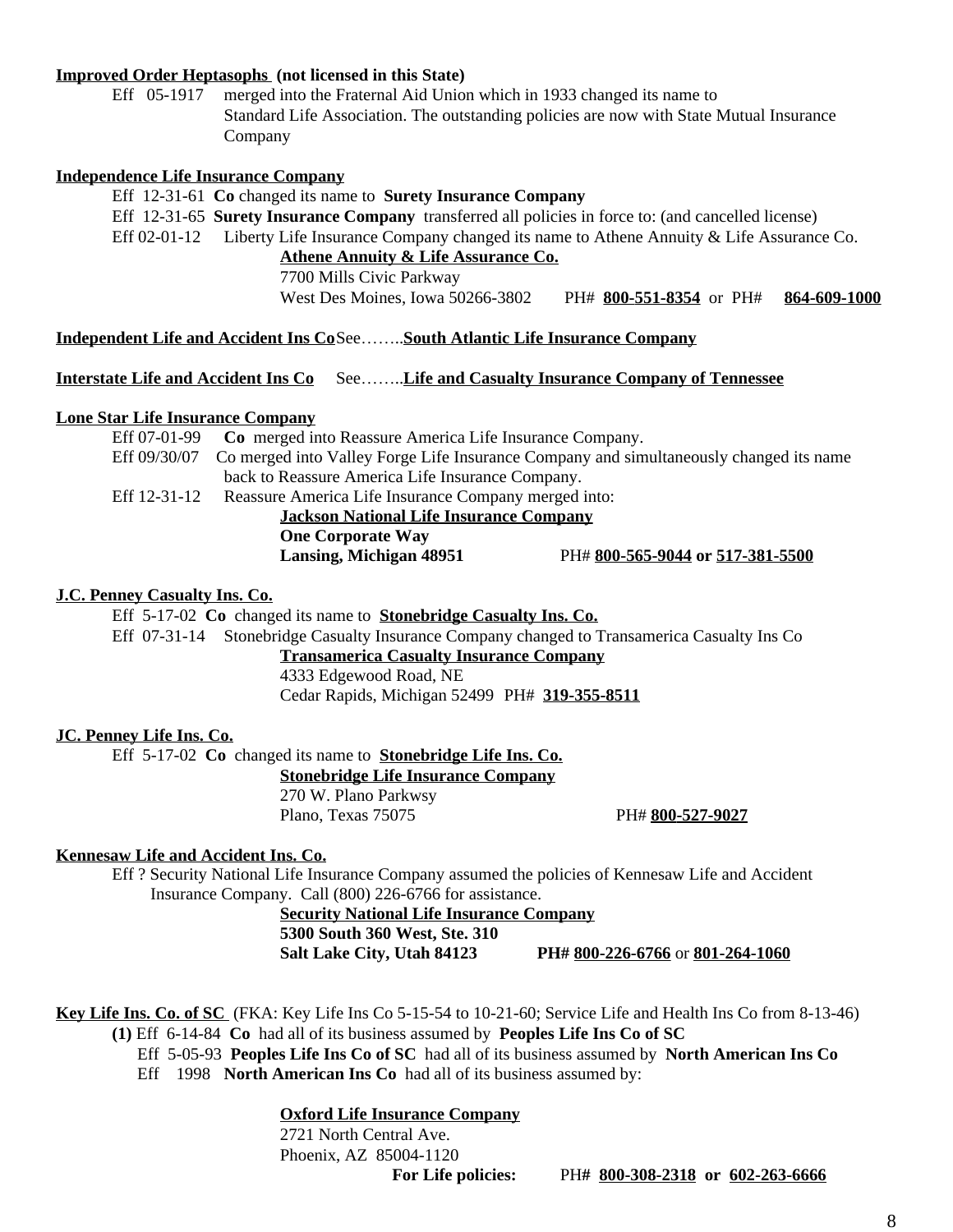### **For Cancer and other type policies:** PH# **877-667-9368** (Madison, WI)

- **(2)** Eff 1983 Some of the Key Life Insurance Company of South Carolina policies were assumed by  **A**merican Standard Life and Accident Insurance Company. **Continued** 
	- Eff1998 American Standard Life and Accident Insurance Company went under and the in force policies were assumed by American Fidelity Assurance Company and now assumed by: **Unified Life Insurance Company** Post Office Box 25326

Overland Park, Kansas 66225-5326 PH# **877-492-4678 or 913-871-7282**

### **Liberty Life Insurance Company (SC)**

Eff 09-30-11 Company redomesticated from South Carolina to Delaware. Eff 02/-01-12 Liberty Life Insurance Company changed its name to Athene Annuity & Life Assurance Co.

> **Athene Annuity & Life Assurance Company 7700 Mills Civic Parkway**

**West Des Moines, Iowa 50266-3862**

### **Policy Holders PH# (888) 266-8489**

# **Life and Casualty Insurance Company of Tennessee:**

Eff 12-31-91 **Co** merged into **Gulf Life Ins Co**.

(Eff 07-07-80 **Interstate Life and Accident Ins Co** merged into **Gulf Life Ins Co**)

Eff 12-31-95 **Gulf Life Ins Co** merged into American General Life and Accident Insurance Company

Eff 12-31-12 American General Life and Accident Insurance Company merged into:

# **American General Life Insurance Company**

**451N American General Center**

**Nashville, Tennessee PH# 800-763-8851 or 615-749-1877**

### **Life Insurance Company of Georgia:**

Eff 12-31-05 **Co** merged into:

**Jackson National Life Insurance Company** One Corporate Way Lansing, Michigan 48951 PH# **800-565-9044** or **517-381-5500**

### **Life Insurance Company of South Carolina:**

Eff 10-12-60 **Empire Life Insurance Company of Greenwood** merged into this **Co** and

simultaneously changed its name to **Empire Life Insurance Company** (Columbia). Eff 01-29-65 **Empire Life Insurance Company** merged into **Atlantic American Life Ins Co**. Eff 12-31-96 **Atlantic American Life Ins Co** merged into:

# **Bankers Fidelity Life Insurance Company**

Post Office Box 105185

Atlanta, Georgia 30348-5185 PH# **800-241-1439** or **404-266-5600**

### **Life Insurance Company of Virginia**

Eff 1-01-99 **Co** changed its name to GE Life and Annuity Assurance Company

Eff 1-01-06 GE Life and Annuity Assurance Co name changed to Genworth Life and Annuity Ins Co **Genworth Life and Annuity Insurance Company**

6620 West Broad St., Bldg. 4

Richmond, VA 23230 PH# **888-325-5433** or **804-662-2400**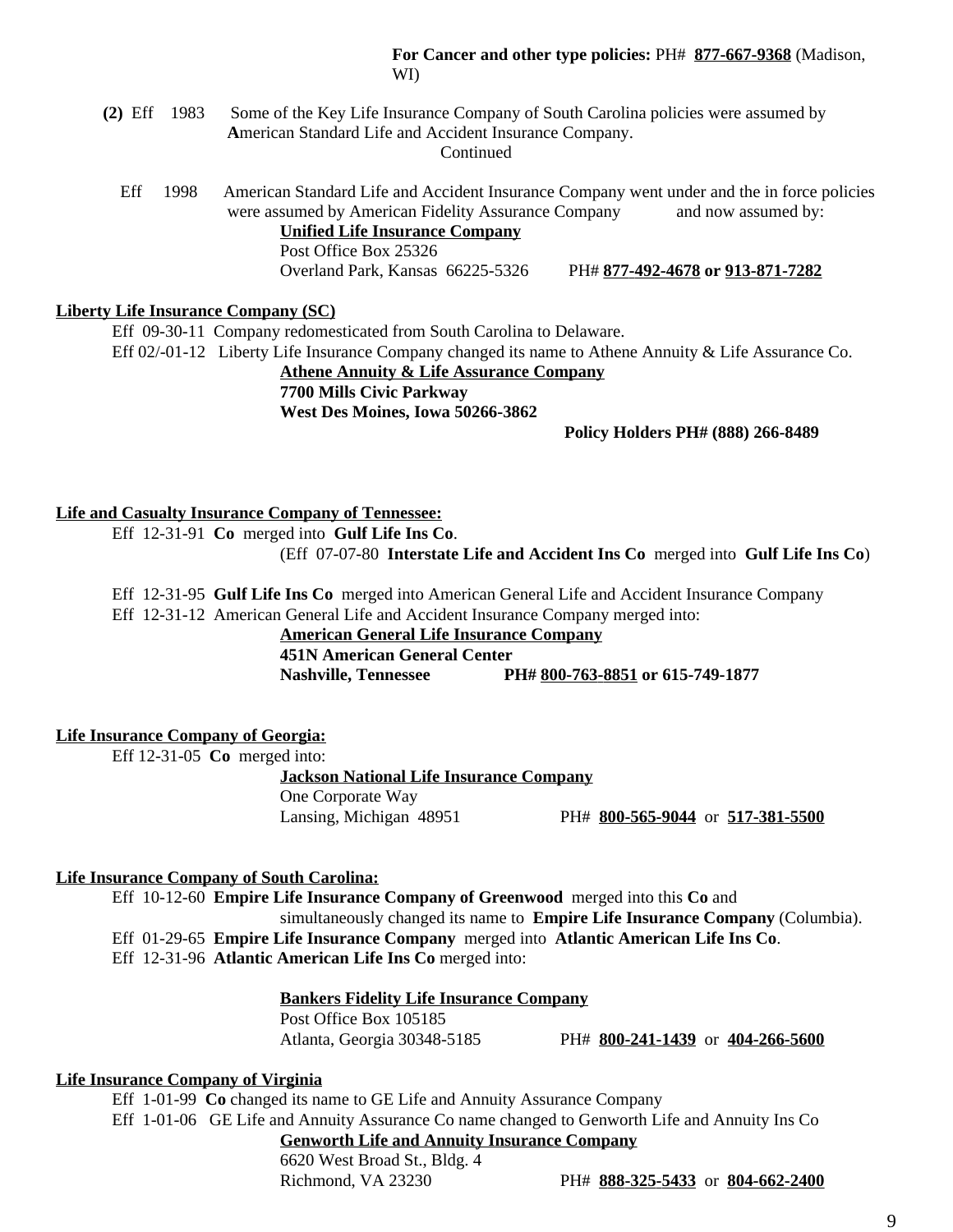### **Magnolia Life Insurance Company (not licensed in this State)**

Eff 10- -92 **Co** was purchased by Liberty Life Insurance Company. Eff 12-31-12 Liberty Life Insurance Company changed its name to:

# **Athene Annuity & Life Assurance Company 7700 Mills Civic Parkway West Des Moines, Iowa 50266-3802 PH# 800-551-8354 or 888-266-6489**

### **National Old Line Insurance Company:**

Eff 1-01-91 All of **Co** business was assumed by **PFL Life Ins Co** Eff 2-01-01 **PFL Life Ins Co** health **business** only was assumed by The Mega Life and Health Ins Co Eff 12-30-14 The Mega Life and Health Ins Co merged into Mid-West National Life Ins Co of TN **(health business) Mid-West National Life Insurance Company of Tennessee** 9151 Boulevard 26 North Richland Hills, TX 76180 PH# **817-255-3100** Eff 3-01-01 **PFL Life Insurance Company** changed name to (all **life business) (life business)Transamerica Life Insurance Company** 4333 Edgewood Road NE Cedar Rapids, IA 52499 PH# **319-355-8511 National Service Life Ins Co Not an Insurance Company!** Contact: Regional Office and Ins Center Veterans Administration P. O. Box 8079 Philadelphia, PA 19101 ……..or…….. **Telephone: VA Life Insurance Information and Service…….. PH# 800-669-8477** Benefits Information and Assistance…………….….. **PH# 800-827-1000 New South Life Insurance Company: Call Barbara Waldrop (toll free) at 877-421-7960 Ext. 3828. regarding which of the following three companies currently has the old New South policy: Significa Insurance Group, Inc.** (formerly Peninsular Life Ins. Co- named changed eff 05/02/07) Eff 9/19/13 Significa Insurance Group, Inc. changed its name to DSM USA Insurance Company. **DSM USA Insurance Company 465 Medford Street Boston, Massachusetts 02129 PH# (617) 886-1000** …….**or**……. **Occidental Life Insurance Company of North Carolina** Post Office Box 2595 Waco, Texas 76702-2595 PH# **877-421-7960 (toll free)** or **254-297-2775** …….**or**…… **Liberty National Life Ins. Co.** Eff 5-20-85 **Liberty National** reinsured all MDO P. O. Box 2612 and SC Industrial Life of Peninsular Life. Birmingham, Alabama 35202 PH# **PH# 800-333-0637** PH**# 972-569-4000** (800-318-4542 above is for United Investors, a sub of Liberty Nat'l)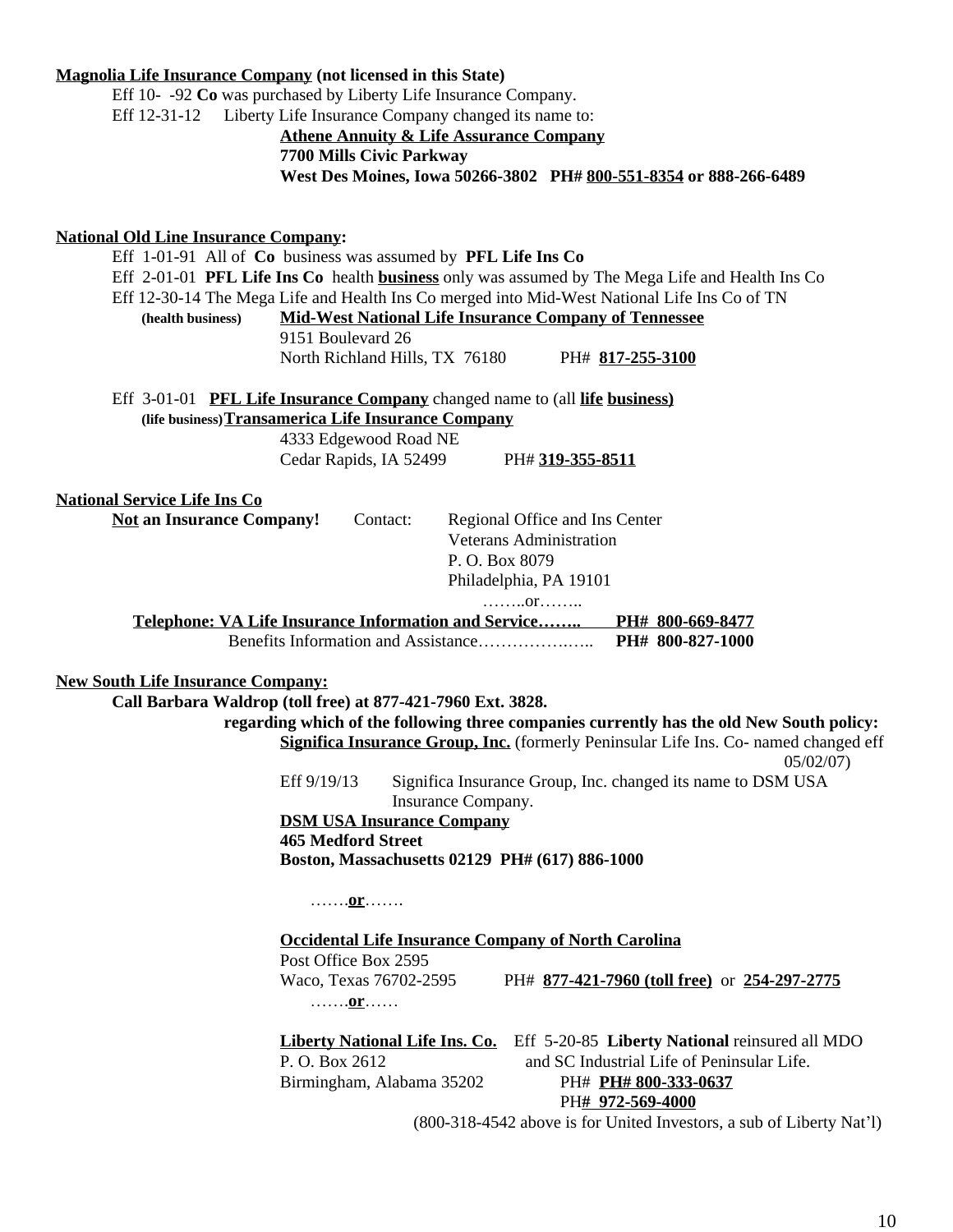### **Palmetto State Life Insurance Company:**

Eff 10-17-57 **Franklin National Life Ins Co** merged into **Palmetto State Life Insurance Company** Eff 12-31-73 **Textile General Insurance Company** merged into **Palmetto State Life Insurance Co.** Eff 09-02-75 **Palmetto State Life Insurance Company** merged into **Home Security Life Ins Co**. Eff 10-01-85 **Home Security Life Ins Co** changed its name to **Peoples Security Life Ins Co**. Eff 11-30-98 **Peoples Security Life Ins Co** merged into: **Monumental Life Insurance Company** Eff 7-31-14 Monumental Life Insurance Company changed its name to: **Transamerica Premier Insurance Company** 4333 Edgewood Road, NE

Cedar Rapids, Iowa 52499 PH# **800-444-5431 , PH# 800-638-3080** or **PH# 319-355-8511**

### **Peninsular Life Insurance Company:**

**Call Barbara Waldrop (toll free) at 877-421-7960 Ext. 3828.**

**regarding which of the following two companies currently has the old Peninsular Life Ins**

**Co policy:**

**Occidental Life Insurance Company of North Carolina**

Post Office Box 2595 Waco, Texas 76702-2595 PH# **877-421-7960 (toll free)** or **254-297-2775** …….**or**…… **Liberty National Life Ins. Co.** Eff 5-20-85 **Liberty National** reinsured all MDO P. O. Box 2612 and SC Industrial Life of Peninsular Life. Birmingham, Alabama 35202 PH# **800-333-0637** or **972-569-4000** (800-318-4542 above is for United Investors, a sub of Liberty Nat'l)

### **Peoples Guardian Life Ins. Co.**

-A Market Conduct Examination as of December 31, 2003 of United Insurance Company of America performed by the Maryland Insurance Administration shows that this company's business was assumed by:

# **United Ins. Co. of America**

12115 Lackland Road St. Louis. MO 63146 PH# **800-777-8467 or 314-819-4300**

### **Peoples Life Ins. Co. of SC:**

Eff 05-05-93 **North American Insurance Company** assumed all of the business of Peoples Life Ins Co Eff 1998 **Oxford Life Insurance Company** assumed all of the business of North American Ins Co which included all of the in-force policies of Peoples Life Insurance Company of S.C.

**Oxford Life Insurance Company**

2721 North Central Ave., 7<sup>th</sup> Floor

Phoenix, AZ 85004-1120

**For Life policies:** PH**# 800-308-2318 or 602-263-6666 For Cancer and other type policies:** PH# **877-667-9368** (Madison, WI)

**Peoples Security Life Ins Co See…….. Palmetto State Life Insurance Company**

**PFL Life Ins Co See…….. National Old Line Insurance Company**

**Piedmont Life Ins Co (S.C.)**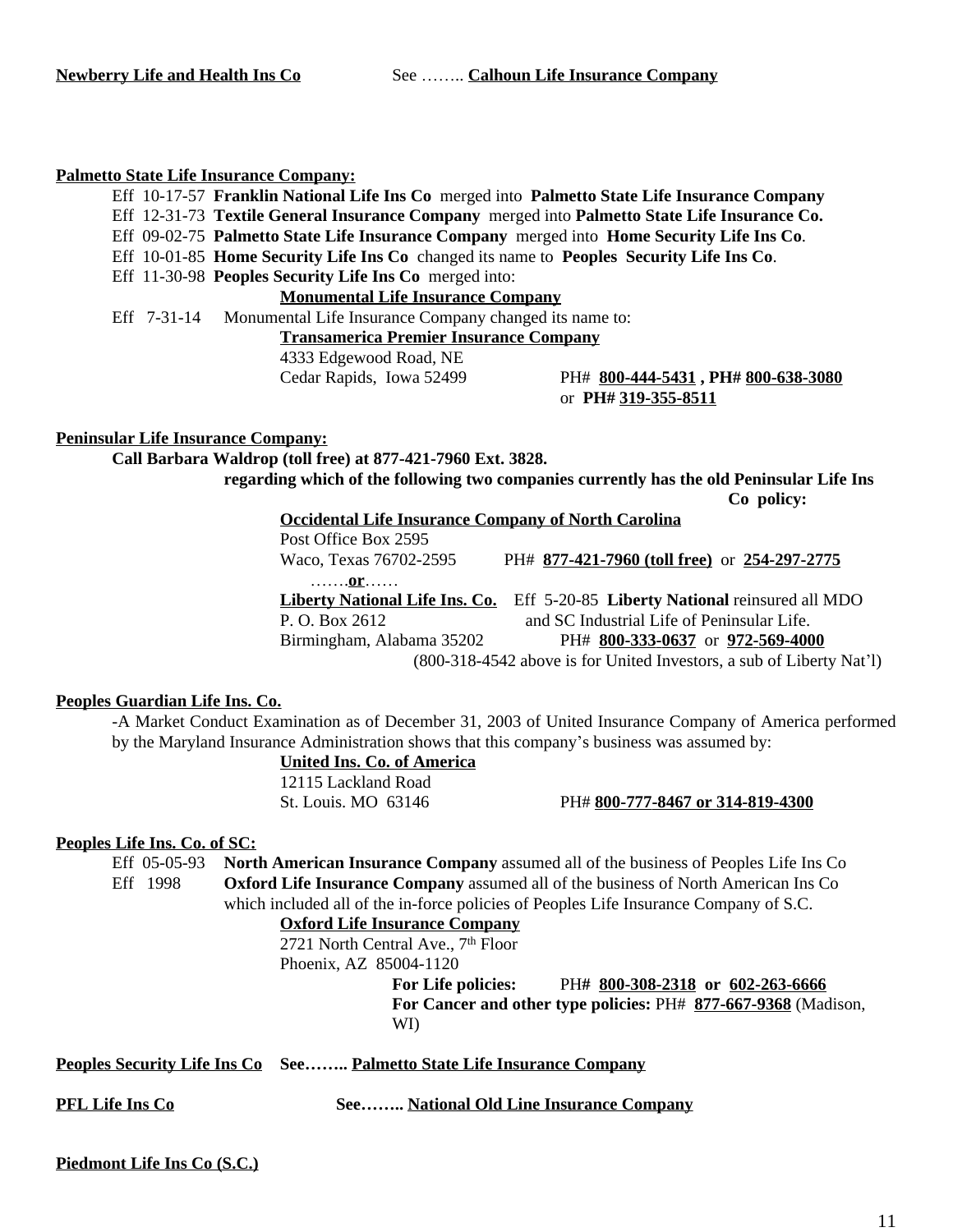### **Contact:**

# **Atlantic Coast Life Insurance Company (Administrator for Piedmont Life Ins Co) 1565 Sam Rittenburg Boulevard Charleston, South Carolina 29407** PH# **843 763-8680 ext 3024**

### **Pilgrim Health and Life Ins. Co.**

Eff 01/01/91 Pilgrim Health and Life Ins. Co. merged into Atlanta Life Ins. Co. If Atlanta Life Insurance Company (404-659-2100) does not recognize the policy number, Contact:

> **United Insurance Company of America Consumer Affairs 12115 Lackland Road St. Louis, Missouri 63146 PH# (800) 777-8467 or (314) 819-4300 E-Mail: uicconsumer@kemper.com**

### **Pilot Life Ins Co:**

Eff 12-31-86 **Jefferson Standard Life Insurance Company** merged into **Co** and changed its name to **Jefferson-Pilot Life Ins Co**

Eff 04-02-07 **Jefferson-Pilot Life Ins Co** merged into:

**Lincoln National Life Insurance Company**

Post Office Box 1110

Fort Wayne, Indiana 46801-1110 PH# **800-487-1485 or PH# 260-455-2000**

### **Pioneer Life & Casualty Company**

Eff 11/01/62 **Co** merged into Home Owners Life Ins and simultaneously changed its name to Pioneer Home Owners Ins Co

Eff 12/31/63 **Pioneer Home Owners Ins Co** merged into American Life Ins Co of Gadsden, Alabama

Eff 03/01/65 **American Life Ins Co** changed its name to American-Amicable Life Ins Co

Eff 09/30/87 **American-Amicable Life Insurance Company** (Texas) merged into:

**American General Life Insurance Company**

451N American General Center

Nashville, Tennessee 37250 PH# **615-749-1877** or **800-763-8851**

**Note: Pioneer Life & Casualty Co policies call 800-528-2011**

### **Pioneer Life Insurance Company (licensed 02-24-1925 – Greenville, S.C.:**

Eff 06-31-32 **Co** was acquired by **Pyramid Life Ins Co** and changed name to **Pioneer Pyramid Life Ins Co** Eff 06-13-35 **Pioneer Pyramid Life Ins Co** changed its name to **Pyramid Life Ins Co (Charlotte, N.C.)** Eff 05-12-72 **Pyramid Life Ins Co** changed its name to **All American Assurance Company** Eff 01-01-93 **All American Assurance Co** merged into **Philadelphia Life Insurance Company** Eff 12-31-98 **Philadelphia Life Ins Co** merged into **Conseco Life Insurance Company** Eff 07.06.15 Conseco Life Ins Co changed its name to **Wilco Life Insurance Company Wilco Life Insurance Company** 20 Glover Avenue, 4th Floor Norwalk, Connecticut 06850 **PH# 203-762-4400 Preferred Life Assurance Society: Note: Policies of Preferred Life Assurance Society (Montgomery, Alabama) contact the following: New Era Life Insurance Company Post Office Box 4884 Houston, Texas 77210-4884 PH# 800-713-4680 or 281-368-7200 ……or….. Central United Life Insurance Company**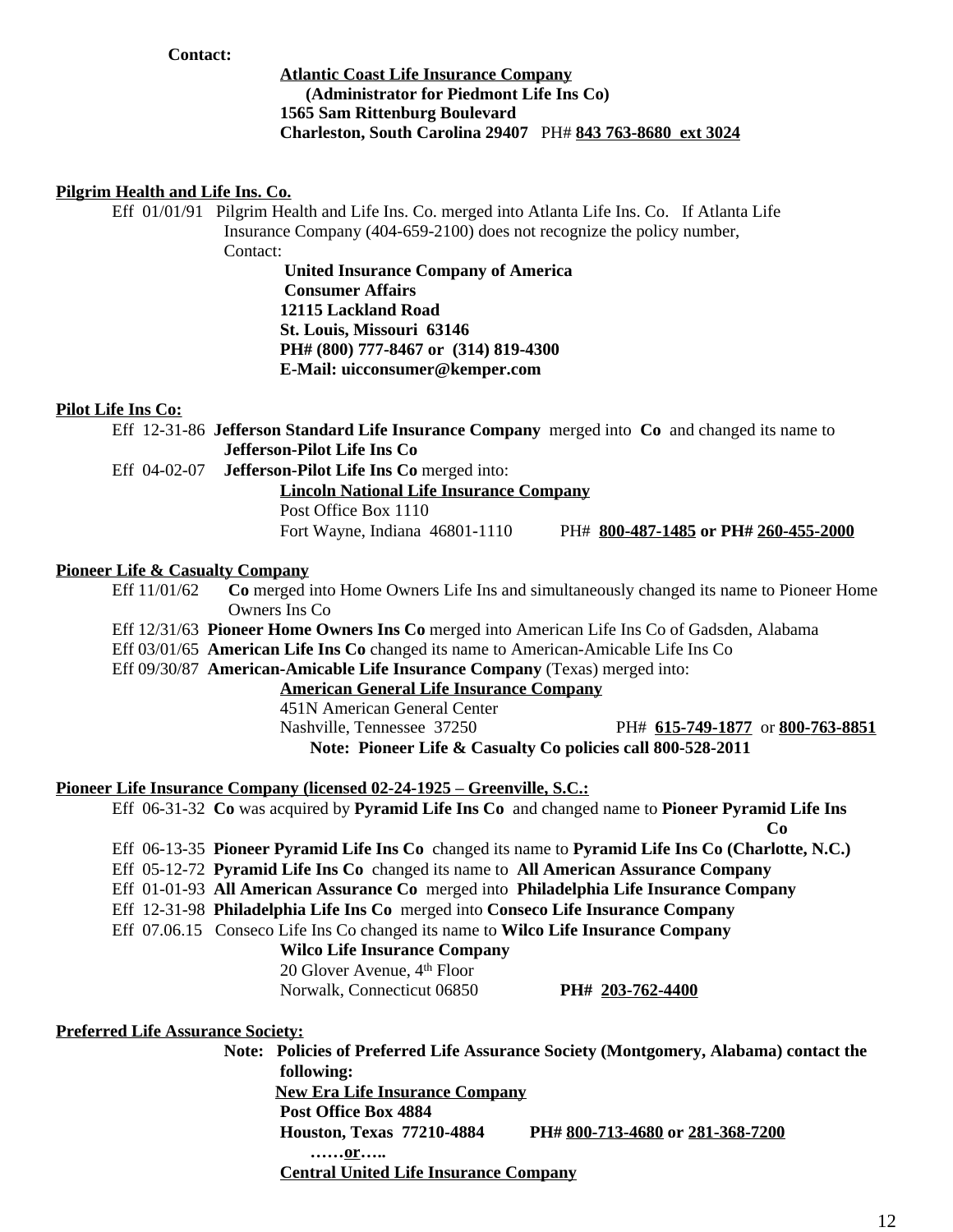**2727 Allen Parkway, Wortham Tower, Ste. 500 Houston, Texas 77019 PH# 800-669-9030** or **PH# 713-529-0045 …… or …..**

# **Receivership for the Alabama DOI (Mary Winger – PH# 334-240-7560**

### **Public Savings Life Ins Co:**

Eff 12-02-91 **Co** merged into **Capital Security Life Ins Co** for the purpose of redomestication. Eff 11-30-98 **Capital Security Life Ins Co** merged into:

# **Monumental Life Insurance Company**

Eff 7-31-14 Monumental Life Insurance Company changed its name to:

# **Transamerica Premier Insurance Company**

4333 Edgewood Road NE

Cedar Rapids, Iowa 52499 **PH# 800-444-5431 , PH# 800-638-3080** or **PH# 319-355-8511**

### **Pyramid Life Ins Co (NC)**

Eff 5-12-72 **Co** changed its name to **All American Assurance Company (NC)** after All American Assurance Co of Louisiana merged into Pyramid Life Insurance Company. Eff 01-1-93 **All American Assurance Company (NC)** merged into Philadelphia Life Insurance Company. Eff 12-31-98 **Philadelphia Life In Co merged into Conseco Life Insurance Company** Eff 06.06.15 Conseco Life Insurance Company changed its name to **Wilco Life Insurance Company Wilco Life Insurance Company**

20 Glover Avenue, 4th Floor

Norwalk, Connecticut 06850 **PH# 203-762-4400**

#### **Reserve Life Insurance Company:**

Eff 07-01-90 **Co** merged into:

**Midland National Life Insurance Company**

One Sammons Plaza

Sioux Falls, South Dakota 57193 PH# **800-923-3223** or **605-335-5700**

### **Security Life & Trust Insurance Company (#103856) Winstom-Salem, NC:**

Eff 12-31-69 Co changed its name to **Integon Life Insurance Corporation**, (#101025)

Eff 04-30-98 **Integon Life Ins Corp.** changed its name to **Security Life and Trust Ins Co.** (101025)

- Eff 06-30-00 **Security Life and Trust Inc Co** merged into **Southwestern Life Ins Co.** (101381)
- Eff 12-28-06 **Southwestern Life Ins Co** merged into **Valley Forge Life Ins Co.**

Eff 09-30-07 **Valley Forge Life Ins Co** changed name to **Reassure America Life Ins Co** (101213)

Eff 12-31-12 **Reassure America Life Ins. Co.** merged into **Jackson National Life Insurance Co.**

**Jackson National Life Insurance Company**

One Corporate Way

Lansing, Michigan 48951 PH# **800-565-9044** or **517-381-5500**

**Sentinel Life Insurance Company:** See……**American Sentinel Life Insurance Company**

# **Service Life and Health Ins. Co. (1 of 2):**

Eff 05-15-54 **Co** changed its name to **Key Life Ins Co**

Eff 10-21-60 **Key Life Ins Co** changed its name to **Key Life Ins Co of SC**

Eff 06-14-84 **Key Life Ins Co of SC Co** had all of its business assumed by **Peoples Life Ins Co of SC** Eff 05-05-93 **Peoples Life Ins Co of SC** had all of its business assumed by **North American Ins Co**

Eff 1998 **North American Ins Co** had all of its business assumed by:

# **Oxford Life Insurance Company**

2721 North Central Ave., 7<sup>th</sup> Floor Phoenix, AZ 85004-1120

**For Life policies:** PH**# 800-308-2318 or 602-263-6666**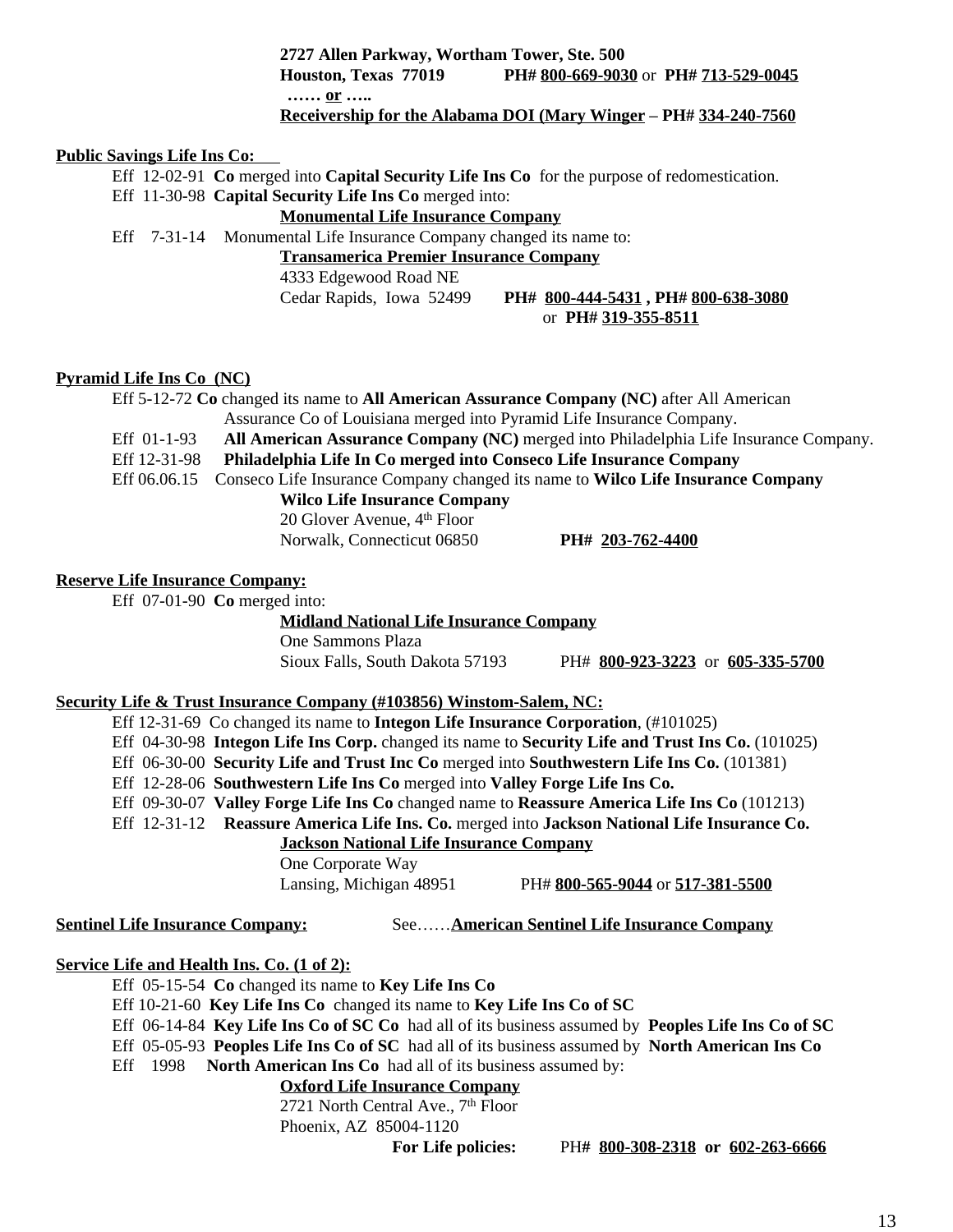# **Service Life and Health Ins. Co. (2 of 2):**

Eff 8-01-46, this company changed its name to:

**Standard Life and Casualty Insurance Company**

Post Office Box 510690

Salt Lake City, UT 84151 PH# **800-327-0695** or **801-538-0376**

### **South Atlantic Life Insurance Company:**

Eff 6-01-80 All **Equity Life and Annuity Company** business assumed by **South Atlantic Life Ins Co**. Eff 07-31-89 Co merged into **Independent Life and Accident Ins Co**.

Eff 12-31-97 **Independent Life and Accident Ins Co** merged into American General Life and Accident Insurance Company.

Eff 12-31-12 American General Life and Accident Ins Co merged into American General Life Ins Co.

**American General Life Insurance Company**

451N America General Center

Nashville, Tennessee PH# **800-763-8851** or **615-749-1875**

**Southern Life Ins Co** See ……… **Dixie Security Life Insurance Company**

# **Southern States Life Ins. Co.**

Policies may have eventually ended up with **Jefferson Pilot Financial Ins Co**. Eff 7-02-07 Jefferson Pilot Financial Insurance Company merged into:

**Lincoln National Life Insurance Company**

### Post Office Box 1110

Fort Wayne, Indiana 46801-1110

Tell policyholder to have their policy number available and dial **PH# 800-487-1485** Ext. **8502**.

Or **260-455-2000**

### **Southland Life Ins. Co.**

Eff 10-01-04 Southland Life Insurance Company merged into Security Life of Denver Insurance Company.

**Security Life Of Denver Insurance Company** 8055 East Tufts Avenue, Suite 650

Denver, Colorado 80237 **PH# 877-241-5050 or 888-968-5433**

Standard American Life Ins Co **(merged into** Coastal States Life Ins Co**)** See……..**Capital Life and Health Insurance Company**

### **Standard Mutual Life Insurance Company**

Eff 5-01-52 **Co** was reinsured by **Life Insurance Company of South Carolina**.

Eff 10-12-60 **Life Insurance Company of South Carolina** merged with

**Empire Life Insurance Company of Greenwood, SC**

and simultaneously changed its name to **Empire Life Insurance Company**.

Eff 1-29-65 **Empire Life Insurance Company** merged into **Atlantic American Life Ins Co**.

# Eff 12-31-96 **Atlantic American Life Ins Co** merged into:

# **Bankers Fidelity Life Ins Co**

P. O. Box 105185

Atlanta, GA 30348-5185 PH# **800-241-1439** or **404-266-5600**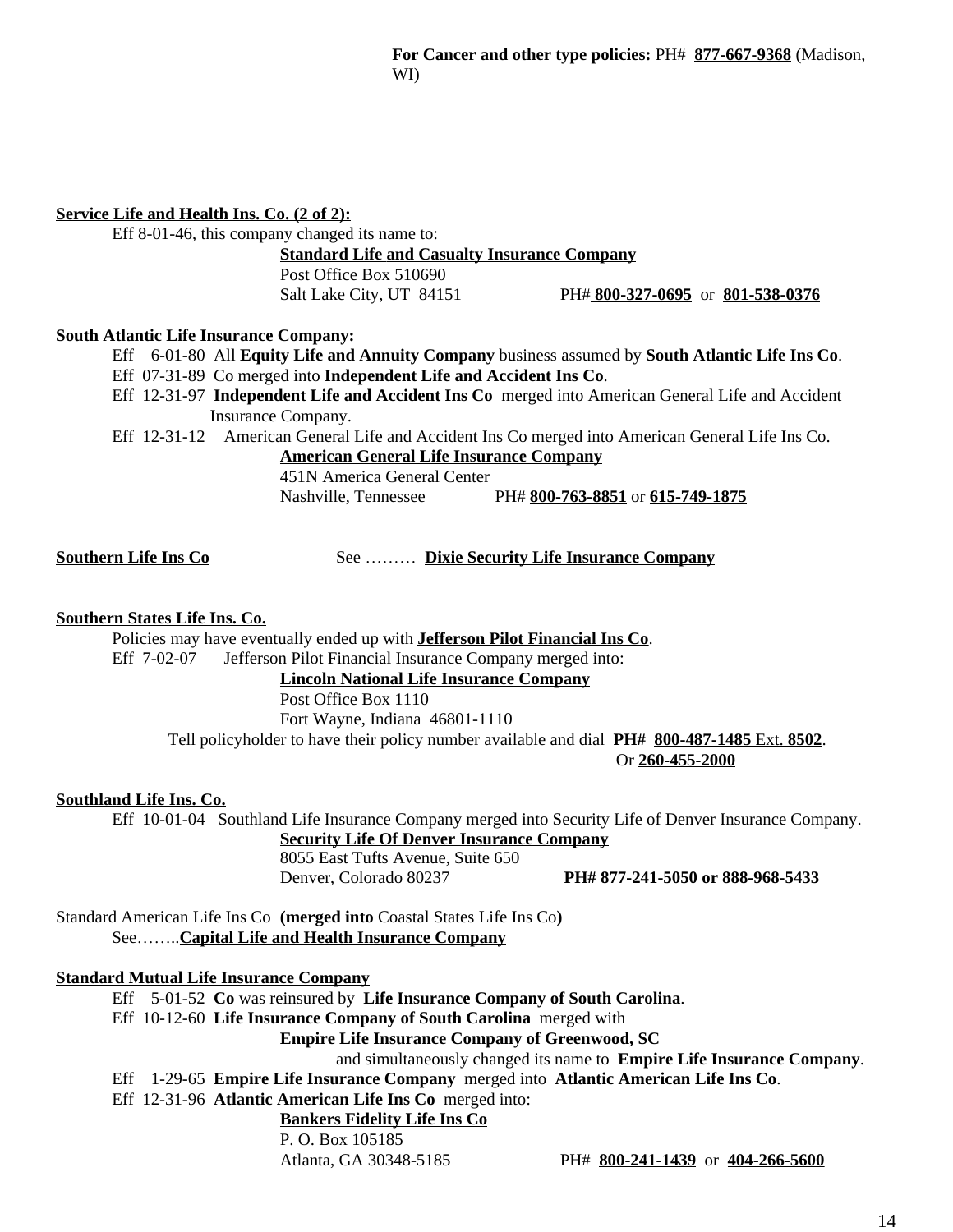### **Stonewall Jackson Life Insurance Company:**

Eff 9-23-69 **Co** had South Carolina policies assumed by **Academy Life Insurance Company**

Eff 10-01-89 **Academy Life Insurance Company** had those South Carolina policies assumed by:

**Protective Life Insurance Company**

2801 Highway 2805, 100 Madison Street (800 # for acquired companies only) Birmingham, Alabama 35223 PH# **800-955-4304** or **205-268-3592 Or 800-866-9933**

### **Stuyvesant Life Insurance Company (old) (Licensed 11/15/54):**

Eff 05-12-83 **Co** changed name to **National American Life Insurance Company of Pennsylvania** Eff retro to 1996 **National American Life Insurance Company of Pennsylvania** business was assumed by: **Acacia Life Ins Co**

Eff 07-01-14 **Acacia Life Insurance Company merged into Ameritas Life Insurance Corp.**

**Ameritas Life Insurance Corp. Post Office Box 81889 Lincoln, Nebraska 68501-1889 PH# 402-467-1122**

**Stuyvesant Insurance Company (Licensed 09-15-39):**

Eff 12-04-78 **Co** changed its name to **Indemnity Ins Co of North America**. Eff 1-31-95 **Indemnity Ins Co of North America** merged into **INA Insurance Co** and simultaneously changed its name back to: **Indemnity Insurance Company of North America**

436 Walnut Street, WA048 Philadelphia, PA 19106-1000 PH# **215-640-2590**

**Textile General Insurance Company:** See……..**Palmetto State Life Ins Co**

### **United Pacific Life Insurance Company**:

Eff 04-01-94 Name changed to **General Electric Capital Assurance Company** Eff 01-01-06 General Electric Capital Assurance Co changed its name to **Genworth Life Ins Co**

**Genworth Life Insurance Company**

700 Main Street

Lynchburg, VA 24504 PH# **804-662-2400** or **888-325-5433**

### **Unity Life Ins Co:**

Eff 03-31-65 **Co** changed name to **American-Amicable Life Insurance Company - #102537**

Eff 07-01-80 **American-Amicable Life Insurance Company** merged into **Amicable Life Ins Co**

and changed its name back to **American-Amicable Life Insurance Company - #102326**

Eff 09-30-87 **American-Amicable Life Insurance Company** merged into:

**American General Life Insurance Company**

451N American General Center

Nashville, Tennessee 37250 PH# **615-749-1875** or **800-763-8851**

**Note:** For information on **Unity Life Ins Co** policies, call PH# 800-231-3655.

### **American General Life Insurance Company has all civilian policies.**

**Unity Life Ins. Co.** policy numbers have ten digits starting with the prefix 040 and end with 0. The company has to perform a search to find these policies per **Donna Nelson**

at **American-Amicable Life Ins. Co. of Texas** 

P. O. Box 2549

Waco, TX 76702-2549 PH# **800-736-7311** or **254-297-2777**